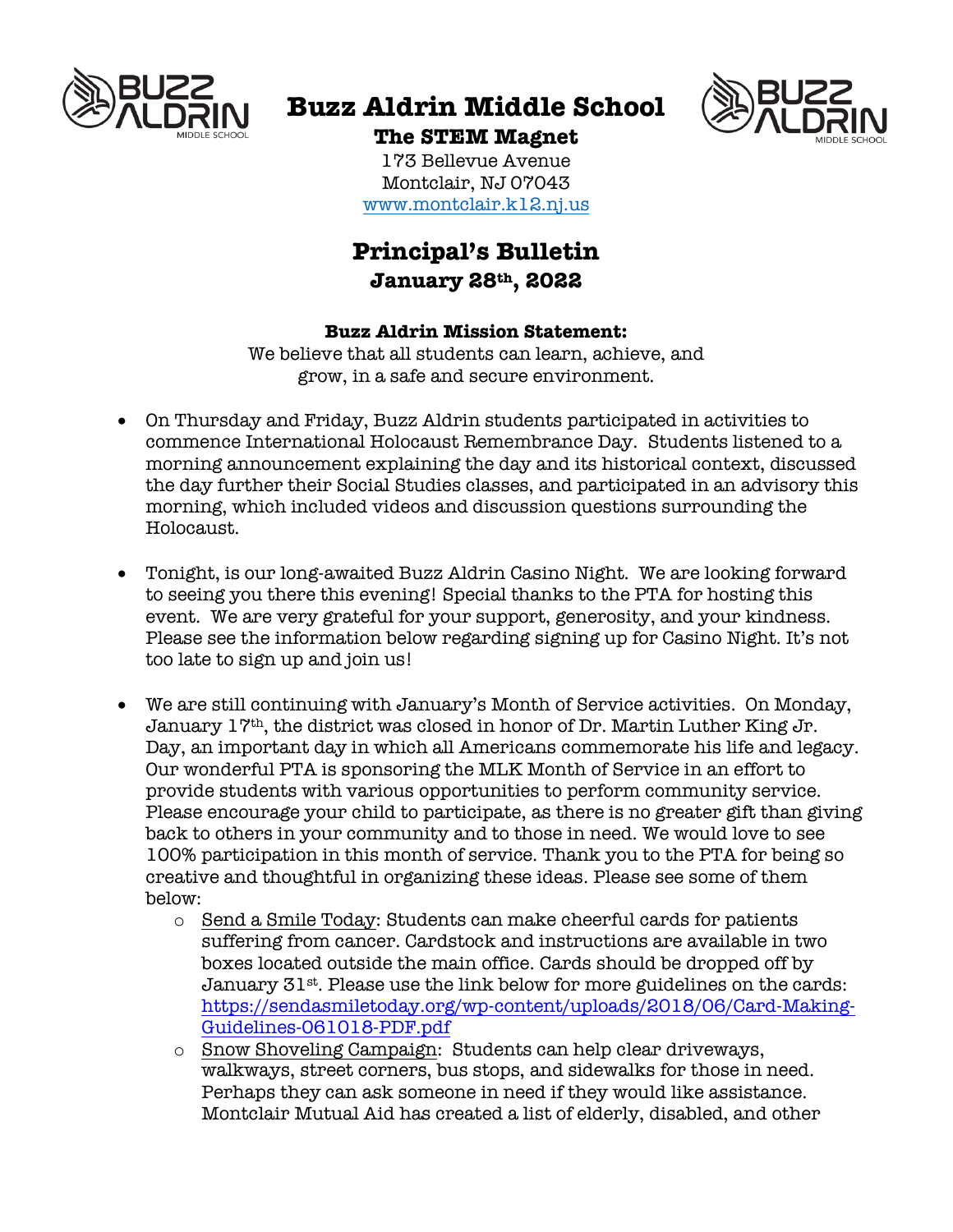people with limitations that prevent them from shoveling. Please see the link: https://montclairmutualaid.org/community-snow-clearing-project/ In an effort to support this, the PTA is providing free snow shovels for those students who sign up to help families, neighbors, and community members. If your child is interested in participating, please have them sign up using this link: https://signup.com/go/QwvkMbz. If your child wants to join the list of Montclair Mutual Aid Volunteers, please clink the link: https://montclairmutualaid.org/community-snow-clearing-project/.

- $\circ$  Change for Community: Students will be asked to donate spare change (and dollar bills) to help others in need. The money will be collected on Fridays during extended homeroom, beginning this week. Homeroom reps and the four Student Council officers will go to all the homerooms with collection bags. After raising the funds, the officers will choose a few charities that the donations will go to.
- Please see the following updates from SEPAC:
	- $\circ$  1/27 SEPAC Liaison Meeting @ 7:15 pm
	- o 1/31 SEPAC General Meeting @ 7:00 pm
	- o Winter 2022 Workshops offered by SPAN Click here
	- $\circ$  2/28 SEPAC General Meeting @ 7:00 pm Tentative Topic Assistive Technology
	- o Our next SEPAC General Meeting will be on January 31st from 7:00 pm 8:00 pm and will focus on the topic of self-care. All SEPAC members, as well as members of the community, are invited to attend.
		- Professor Ashlee Martellacci from Montclair State will present a self care-workshop that will focus on the following: Did you know, due to the pandemic, 1 in 4 working parents and 83% of mothers are currently experiencing parental burnout? As a parent, stress is inevitable. However, what you do to manage that stress makes all the difference. Self-care helps you deal with the daily stresses in your life, ranging from professional pressures, interpersonal relationships, work/life balance, and future plans. Join us for an honest conversation regarding the effects of parental burnout and self-care, as well as why self-care can be the key to maintaining your overall parental success and well-being.
		- Topic: SEPAC General Member Meeting Time: Jan 31, 2022 07:00 PM Eastern Time (US and Canada)
		- The Zoom Information: https://us02web.zoom.us/j/86797320614?pwd=S1VhMzA3V0J3W U55VHBLLzBuNThoUT09
		- Meeting ID: 867 9732 0614 Passcode: 253823
- **COVID-19 Testing & Health Updates**: The Montclair Public School District will be providing COVID-19 rapid antigen testing to all staff and students on Tuesdays and Fridays from 4 to 6 pm at the Annex Atrium, located at 141 Park St. Parking can be found in the rear on North Fullerton Avenue. If applicable, please remember to bring your insurance card and ID. There will be no out-of-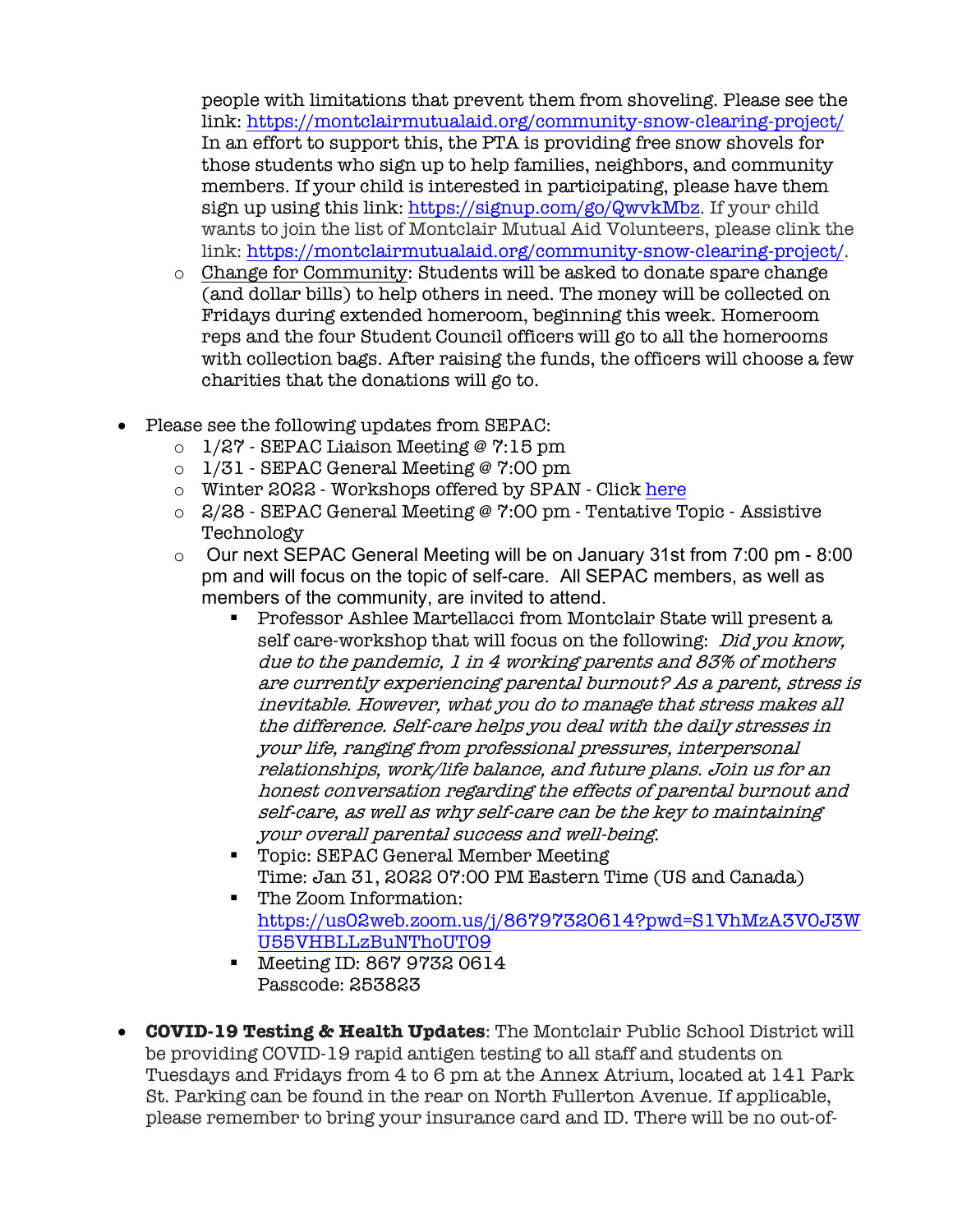pocket cost to families and staff members. Please see the following health guidance that was provided by medical professionals in consultation with the district:

- o We are continuing to follow the 10-day quarantine period.
- o Students, teachers, and staff who come into close contact with someone with COVID-19, are asymptomatic and are in one of the following groups do not need to quarantine:
	- People who are ages 18 and older and have received all recommended vaccine doses, including boosters and additional primary shots for some immunocompromised people.
	- § People who are ages 5–17 years and completed the primary series of COVID-19 vaccines.
	- § People who had confirmed COVID-19 within the last 90 days (tested positive).
- Schedule Change Requests: As stated previously, we are not granting schedule change requests for elective courses. The scheduling team worked hard over the summer and during the beginning of the school year to ensure that the elective courses were as balanced as possible. Given the COVID-19 numbers, we cannot imbalance the class sizes. Thank you in advance for your patience and understanding.
- Side Door: Side Door will reopen next Friday, February  $4<sup>th</sup>$ . We will be focusing on outdoor activities (no masks!), so until the weather warms up we will be closing at 4 pm rather than 5 pm since so many of our volunteers will be spending the afternoon outside.

# • **PTA Updates**:

- o **CASINO NIGHT!** On Friday, January 28th, our PTA will host the BAMS 2022 Casino Fundraiser from 7 pm to 11 pm at the Montclair Art Museum. We hope to see you there! It will be the biggest PTA fundraiser event this year!
- o **Important: We have a matching donor!! A very generous local business has agreed to MATCH all donations of \$75 or more from now through Monday, January 24th at 12 pm**. Please donate by noon on Monday using the link:

https://buzzaldrinpta.memberhub.com/store/items/629278

- o Please see the message below from our PTA:
	- § Every school year, students at Buzz Aldrin Middle School gather in the auditorium on a regular basis. They attend school assemblies, presentations, musical theater, band performances, dance performances, and poetry slams in this space. It is a focal point of the BAMS community. We know that COVID has disrupted some of these activities, but this will not last forever.
	- § Unfortunately, the passage of time has caught up with the equipment in the auditorium. Our students (and teachers and parents) deserve a quality, high functioning experience when they participate in the programs in our auditorium. We are hoping to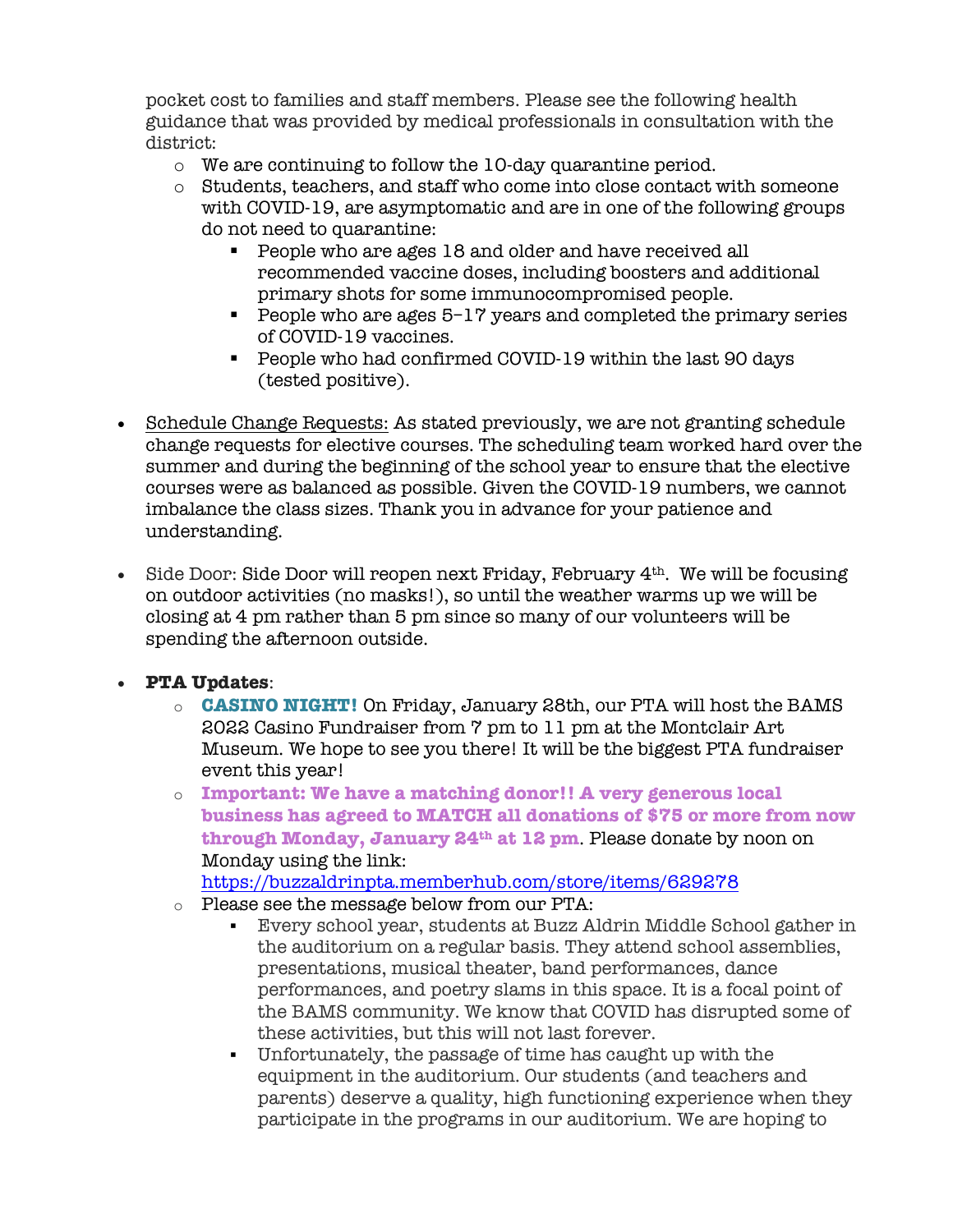support the school administration by contributing a state-of-the-art sound system, a projector, and a projection screen, something that is simply not within the school or district's budget. It will not be cheap, but it's important, and we are hoping for support from the BAMS community. This goal will be the primary focus of our fundraising efforts for the remainder of this year. We are looking to raise \$50,000!

- § **Thanks to a VERY generous donor, 100% OF CASINO NIGHT PROCEEDS WILL BE USED TOWARDS OUR FUNDRAISING GOAL!!!**
- The evening will feature:
	- § Blackjack, poker, roulette, and craps tables
	- Delicious hors d'oeuvres and drinks, including beer and wine
	- § Music and a photo booth
	- Festive attire is requested!
	- § Advance Tickets \$75 (\$25 for teachers and staff) on sale through January 26th
	- § COVID vaccination/negative test required for entry
	- § **Prizes, Prizes, Prizes!!**
		- § ALL ticket holders are automatically entered into the drawing to win a **PlayStation5** or an **XBox**! In addition, anyone who donates \$75 or more towards our fundraising goal, will also be entered into the drawing. And lastly, EVERY ADDITIONAL \$50 donation (above \$75) buys you an additional entry into the drawing! Even if you can't attend, you can still participate - we need everyone's support!

### § **Ticket and Donation Options:**

- § \$75 general admission tickets (you can also make a donation)
- § \$100 tickets for one person PLUS "sponsor" a teacher/staff member (you can also make a donation)
- \$25 teacher and staff tickets (you can also make a donation)
- § No-ticket donations (Thank you!)
- § Purchase your tickets and/or make your donations today at: https://buzzaldrinpta.memberhub.com/store
- § **VOLUNTEERS NEEDED!!!**
	- § You've been saying all year you want to help out: now's your chance! To volunteer for a 30-minute shift, click here: https://signup.com/go/CrvULkz
- Please see the following message from the MFEE: The Montclair Fund for Educational Excellence (MFEE) is our town's local education fund that supports all Montclair students, teachers, staff, and caregivers. Buzz Aldrin students receive social/emotional support and innovative teaching tools through MFEE grants, teachers boost their learning through out-of-the-box Professional Development grants, families get resources and support through MFEE Programs like Learning Circles on Race, PEEPs/Little PEEPs, and Navegadores Escolares. Your donations - no matter how small - fuel all of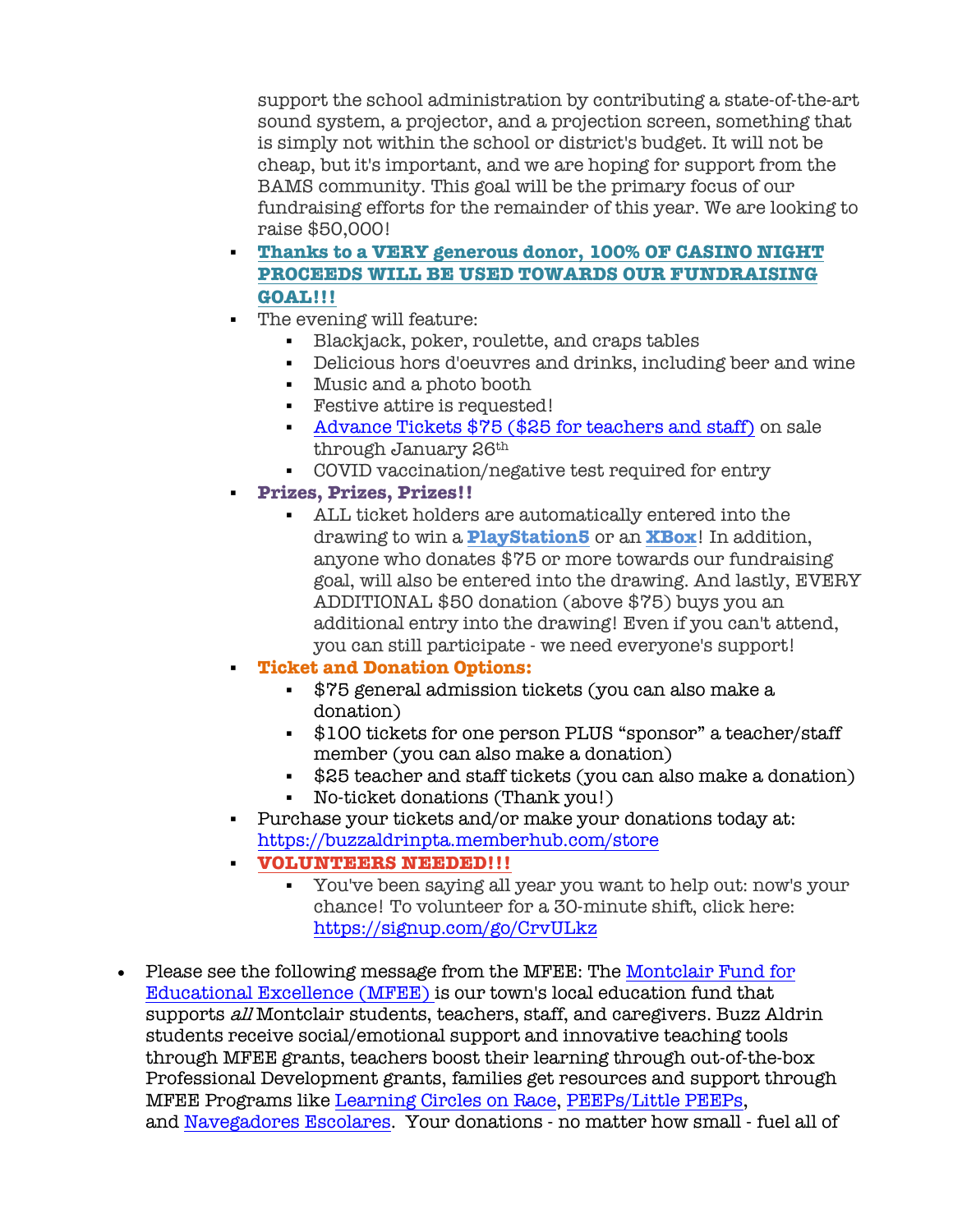this work! MFEE's Annual Appeal is in its final weeks, and your donation to MFEE can win up to \$2,000 for our school!

From **now until February 28th**, any donor who gives \$20 and above will be entered in a lottery to award a \$1,000 grant to their favorite school. Be sure to "credit" Buzz Aldrin's team page when donating. This will enter Buzz Aldrin in a SECOND lottery to win an ADDITIONAL \$1,000 grant. While you're there, check out all of the ways that your donations boost learning at Buzz Aldrin. Donate here: https://givebutter.com/mfeeforthem2022/buzzaldrin

- o Check out how happy last year's appeal winners were when they received the news! Watch video.
- o MFEE is continuing its PEEPs program and still has space for new students. If you are interested in having your child participate, please click on the link above.
- If the pandemic has caused a loss of income that makes it difficult for you to pay your rent and/or utility bills, consider applying for relief through the **Emergency Rental Assistance Program (ERAP).** An eligible household may receive assistance for up to 18 months of home energy costs incurred on or after March 13, 2020. Applicants are required to prove loss of income or employment, or financial hardship due directly or indirectly to the COVID-19 pandemic. Applicants must also demonstrate a risk of experiencing homelessness or housing instability such as past due notices, rent notice or eviction notice, etc.

# o **Please be sure you have all of the below information in order to submit your application:**

- § Personal ID for the applicant and all household members
- § Lease agreement or rental agreement signed by your landlord
- § Income information for all household members older than 18 (Paystubs, Unemployment benefits, Bank statements showing direct deposits, SSI or SSDI statements)
- § Information about unpaid rent and utilities (Statements, Bills, etc.)
- § In order to receive assistance, you must submit an application. **CLICK HERE To APPLY!**
- We are no longer issuing loaner Chromebook devices to students. Students will be responsible for bringing their own charged devices to school. Additionally, we are not accepting parent drop-offs for any items other than Chromebooks.
- **General Reminders & Updates for Parents/Families:**
	- $\circ$  Please remind your children to be careful with our district-issued Chromebooks. We have many students who are placing requests for damaged devices.
	- o As the cooler weather continues, please ensure your children are dressed appropriately for outdoor conditions. This means wearing a coat, sweatshirt, hat, or any other clothing that allows for students to be comfortable during the day and for outdoor lunch/recess.
	- $\circ$  When students have indoor recess, they will be in the auditorium. Since there will be classes running in the auditorium during this time, it is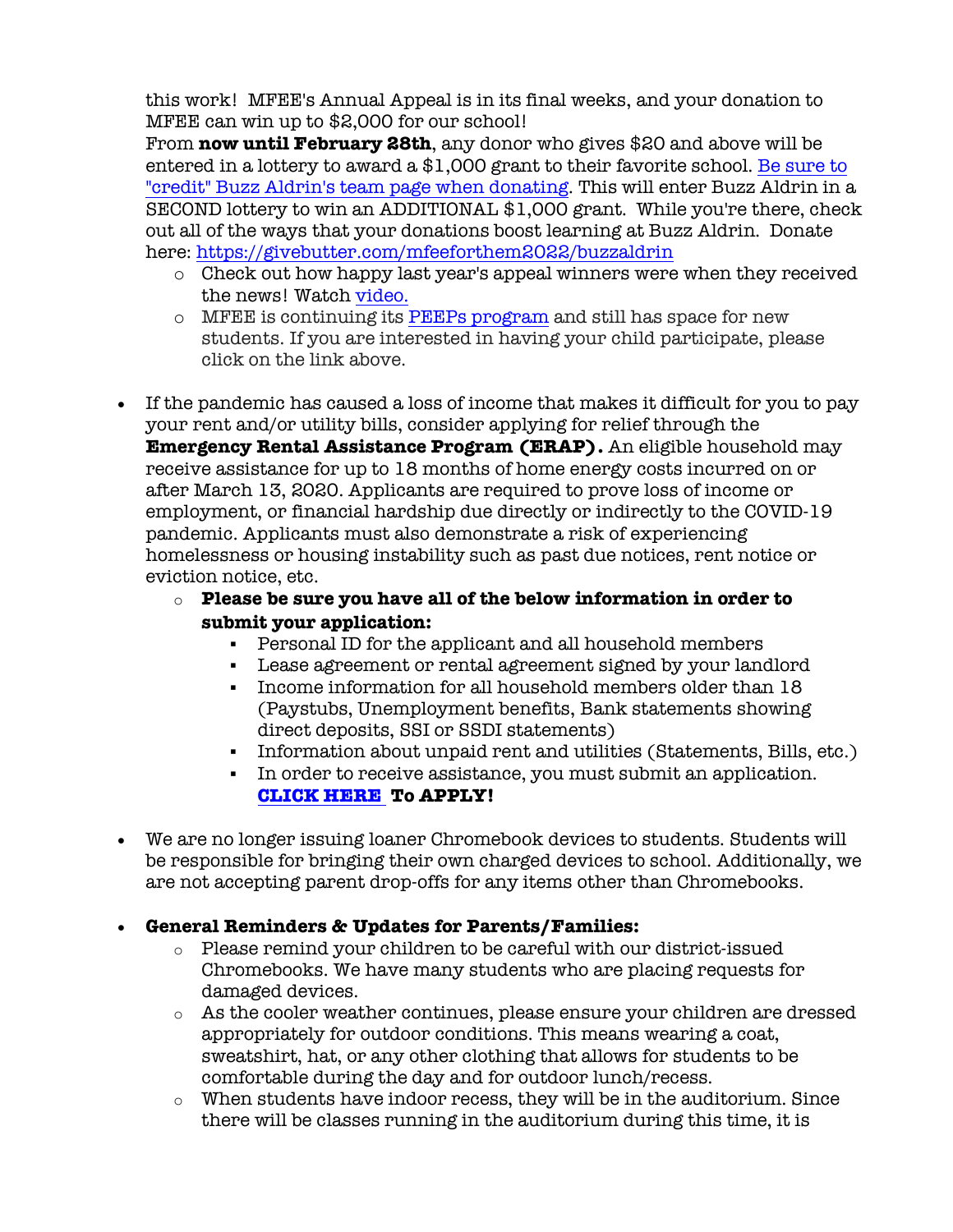important that students bring their own books to read or something to work on independently. While it is their free time to unwind and relax, we must also be mindful of our dance classes.

- o Cell phone use is not permitted during the school day. Parents should not text or call their children during school hours.
- o Masks are required at all times while in the building. If possible, please send your child to school with an extra mask in case the original mask is misplaced or damaged. If students cannot follow the mask policy, they will be sent home.
- $\circ$  Please make sure your child brings a water bottle to school each day.
- o Students are required to bring their fully charged Chromebooks and are encouraged to bring their Chromebook chargers to school each day.
- o Please complete a free/reduced meal application if you would like to do so. The online form is available at https://www.nlappscloud.com/ and hard copies are available in the main office. You may also visit the Department of Agriculture's website to access an application in a language other than English or Spanish (https://www.fns.usda.gov/cn/translatedapplications).
- o Again, please **DO NOT** drop off or pick up your child in the front of the building or in a location where they must cross the street. Grownups need to remain in their cars and be sure not to block the staff parking lot while waiting for their children. Students should not cross the street at any location other than the designated crosswalks. Parents should not stand in the staff parking lot to pick up their children. **This is a safety issue.** Despite the number of times this is written in school communications, this is still a problem. Please abide by the school's rules.
- o **Parents are not permitted to drop off belongings, lunches, materials throughout the day.** We will not accept materials dropped off while school is in session. Therefore, it is essential that you make sure your child has all the necessary materials he/she/they would need prior to entering the building.
- o The health forms must be completed by 7:00 am on Tuesdays and Thursdays. This must be done in order for students to attend classes. If health forms are not completed in time, students will need to wait in the auditorium until they can complete one themselves. This results in a loss of valuable instructional time.
- o There are no visitors permitted in the building at any time.
- o Please encourage your child to leave their desk shields (dividers) in their lockers when not in use. We do not have enough extras to provide loaners for all those who forget.
- o Parents are not permitted to ask teachers for remote instruction without prior approval granted from building administration. Remote instruction can only be granted for COVID-related reasons.
- Yearbooks: Yearbooks are now on sale! To order your copy of the yearbook please visit https://www.jostens.com/yearbooks/students-and-parents/aboutyearbooks, or reach out to Mrs. Mintz (jmintz@montclair.k12.nj.us) with any questions.